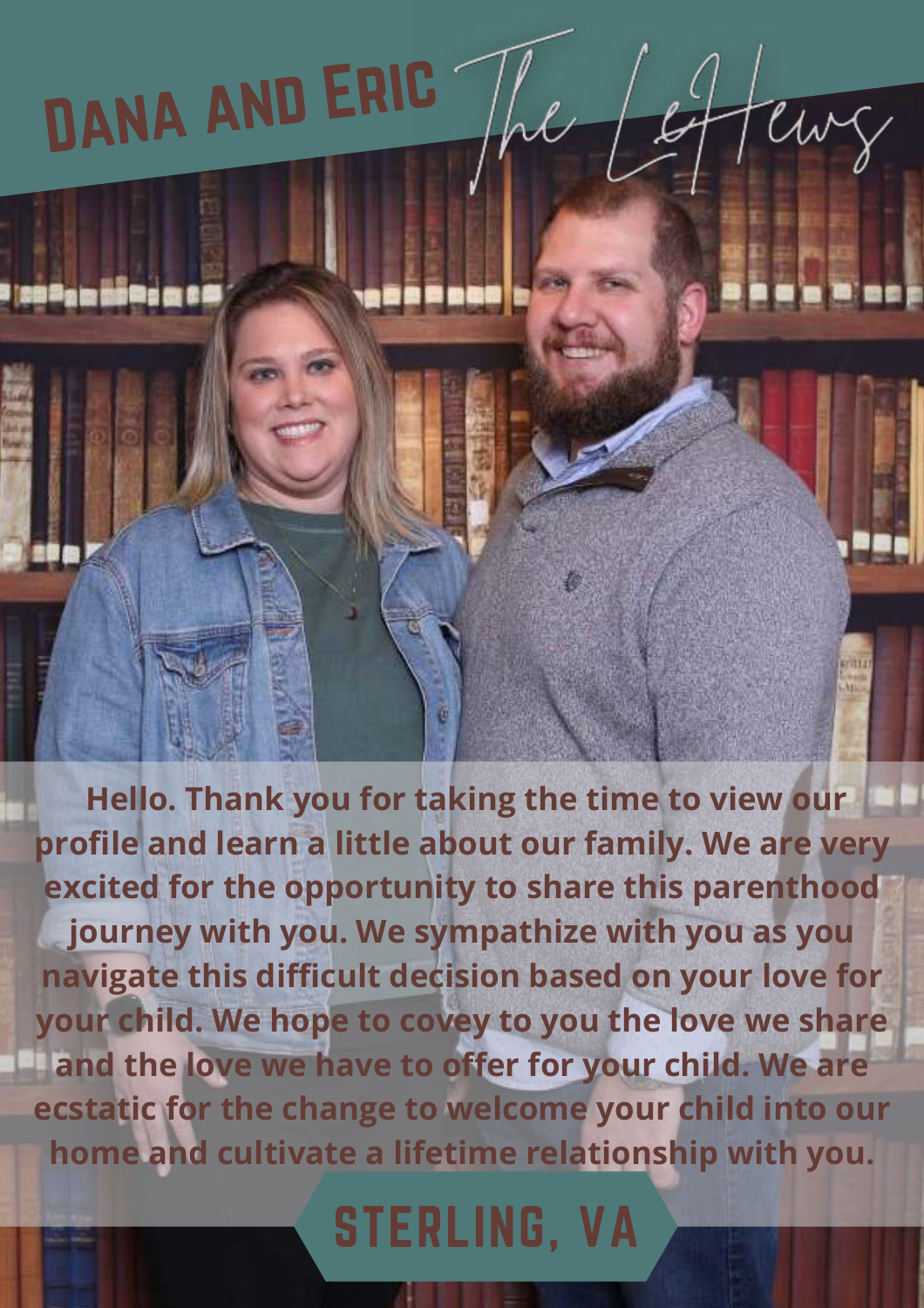

We met in college back in the Fall of 2005. Dana's sorority and Eric's fraternity hosted Homecoming together that year and we met during the planning process and started dating soon after.

og

We married in July 2009 surrounded by friends and family. During our journey to parenthood, we underwent several unsuccessful fertility treatments. We remain committed to our dreams of being parents, and have excitedly changed our focus to adoption!







4 中国

We enjoy traveling and random trips to the beach or lake. We enjoy trying new foods. music, and the theatre.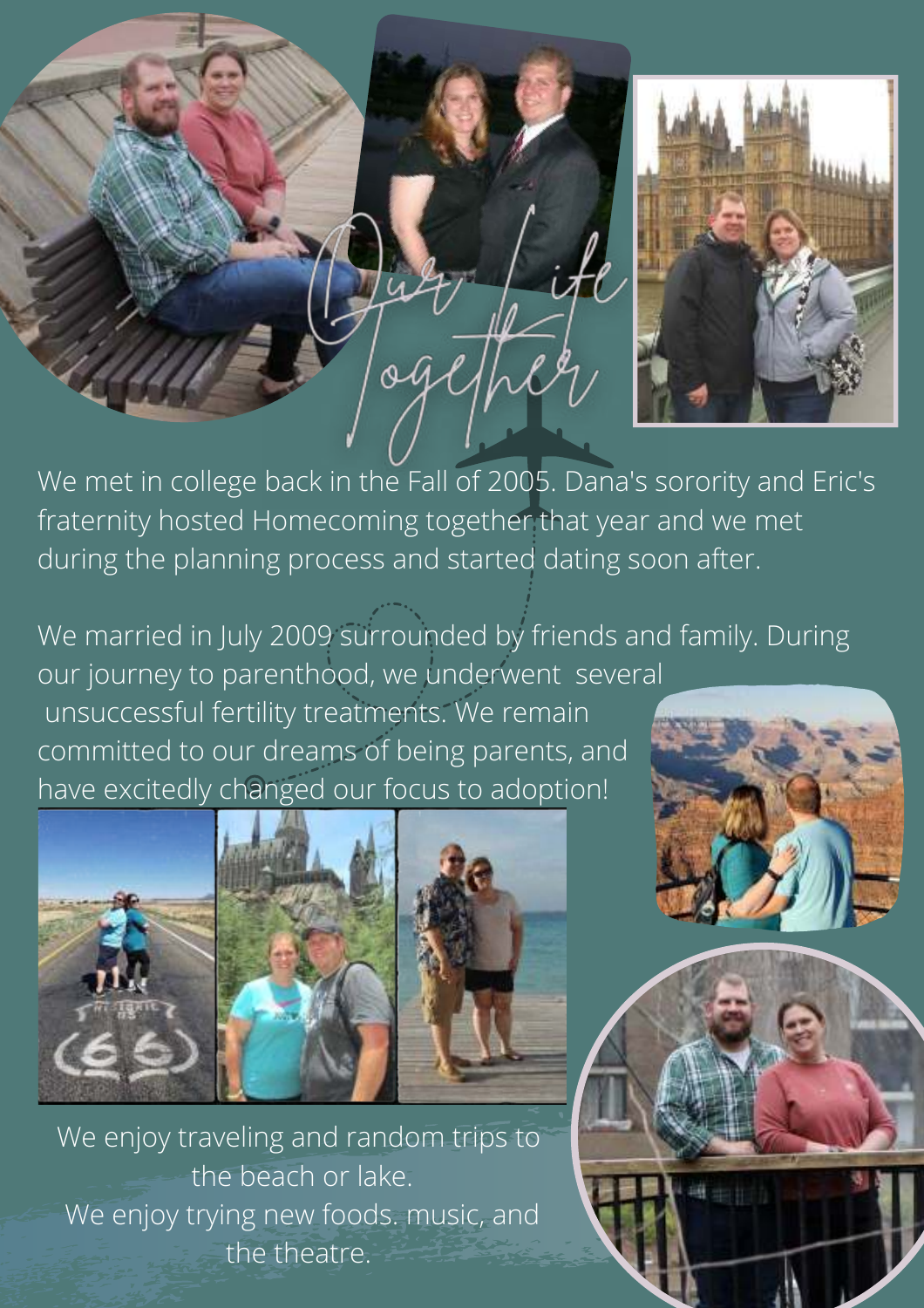## About Dana (In Eric's WORDS)







Dana has a huge heart and loves to read and learn. She is the rock of our family as she is rational and steadfast. She can motivate those around her to achieve their goals and is their cheerleader the entire time. When Dana makes a commitment there is no turning back. She provides a nurturing and caring home, and occasionally lets her guard down and enjoys some fun time with family or friends.



Loves cooking and trying new types of cuisine. Never follows a recipe and seasons with the heart.

She enjoys traveling whether it is as a couple, with family, or friends for a vacation, the adventure spirit awaits her!

Loves to read and enjoys a well written antagonist novel. She also enjoys all types of live music.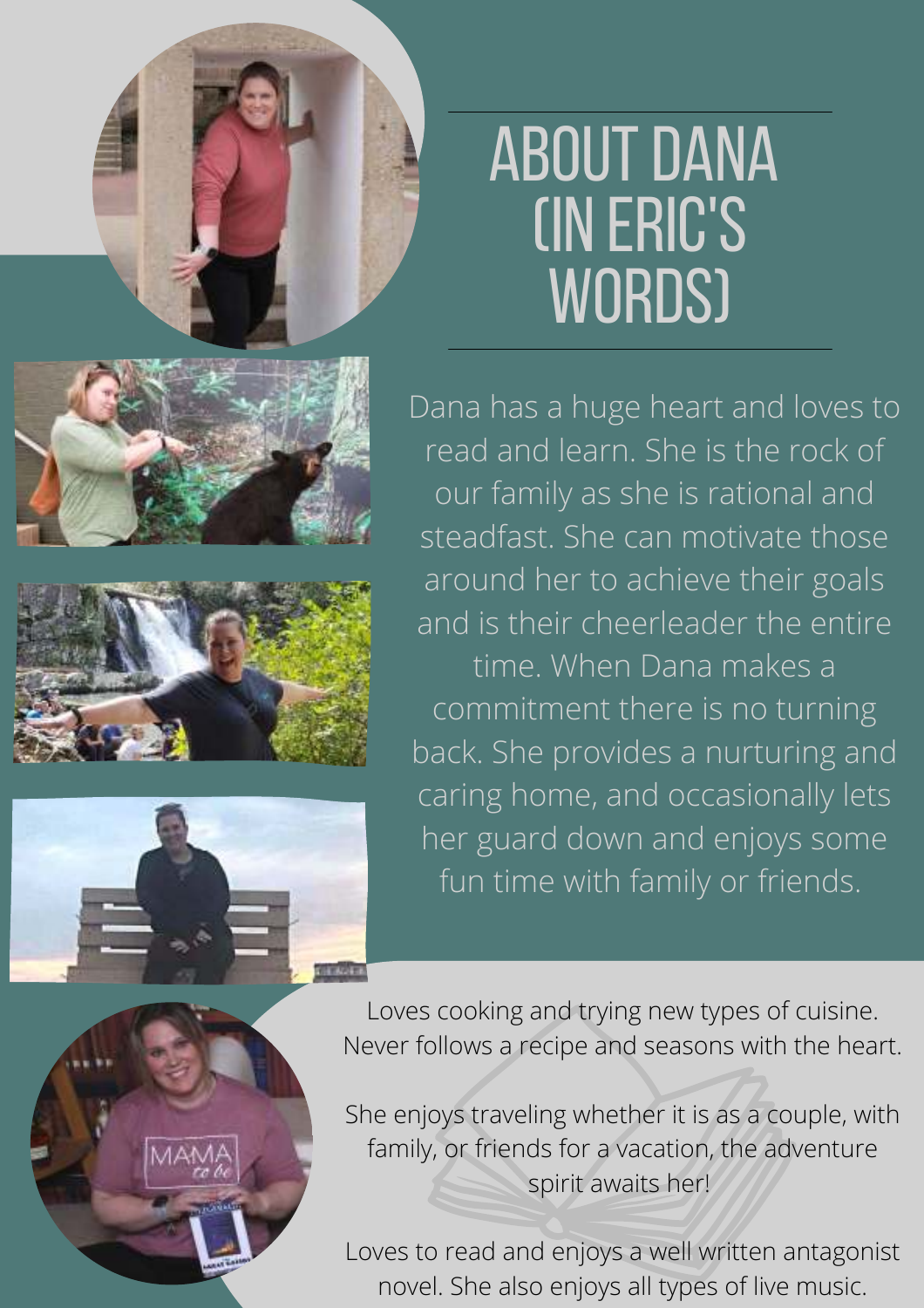

## About Eric (In Dana's WORDS)





Eric loves education. He is constantly learning and is always surprising me with what he can do and what he knows. I often joke with him that he is able to provide the historical background of any random object.

Eric has both a very loving and a protective quality about himself. He is the type that is willing to do anything for family.



Loves the outdoors (He is an Eagle Scout.) and enjoys camping, hiking, backpacking, skiing, and Scuba Diving.

He is very handy around the house and does lots of DIY Projects. He enjoys working in the yard.

He is as avid of a reader as I am, but our tastes differ in genres.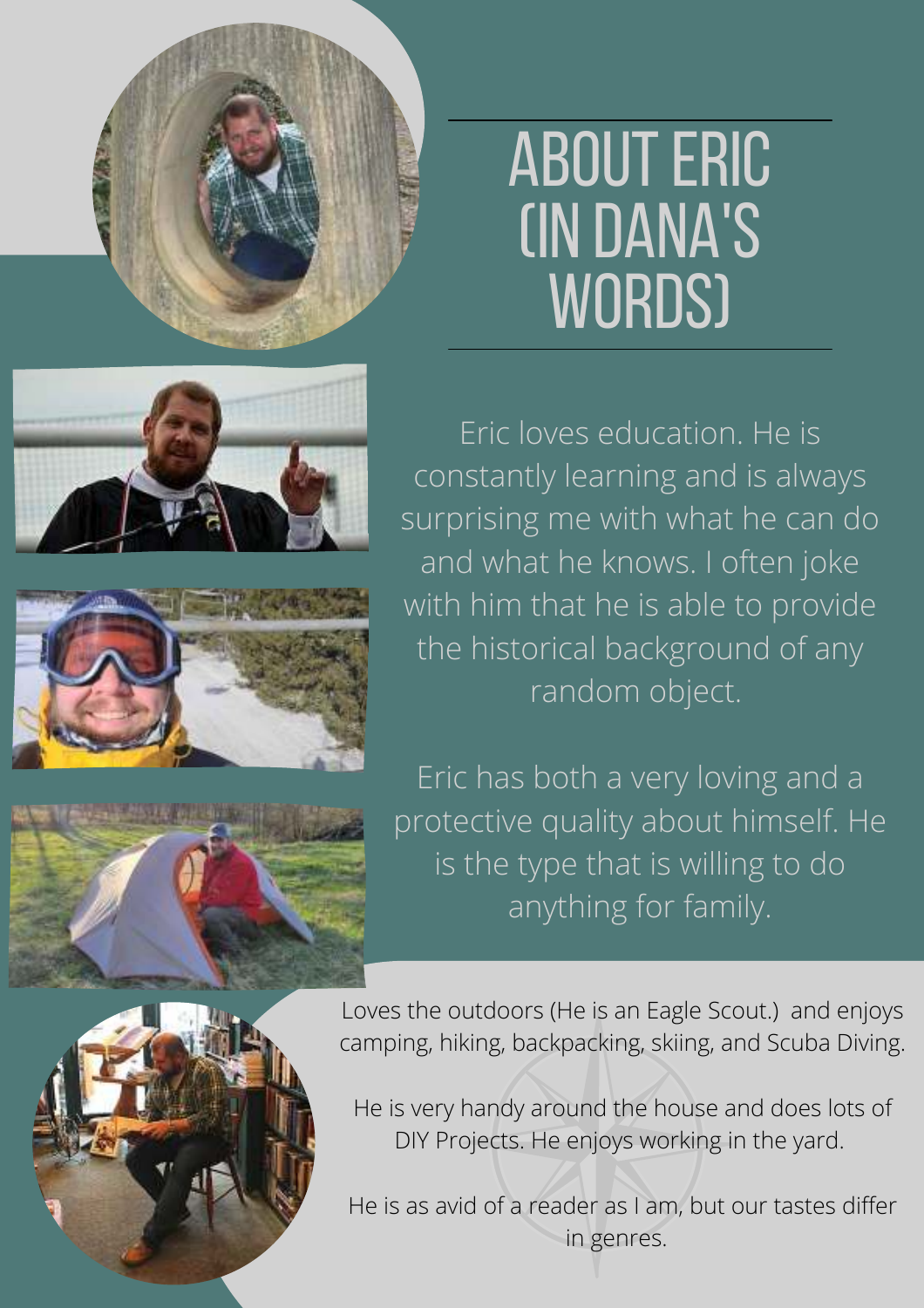



Eric's Family



Dana's Family

We purchased our townhome in January of 2015 and were able to watch it being built from the ground up. We've built a house, now want to make it a home. Our neighborhood has lots of parks, green space, shops, and playgrounds. Our home is in one of the top school systems in the country (which Eric works for) and Dana is a preschool administrator in the community. We live only 30 miles from our nation's capital, Washington, DC. Eric's parents also live a short drive away.